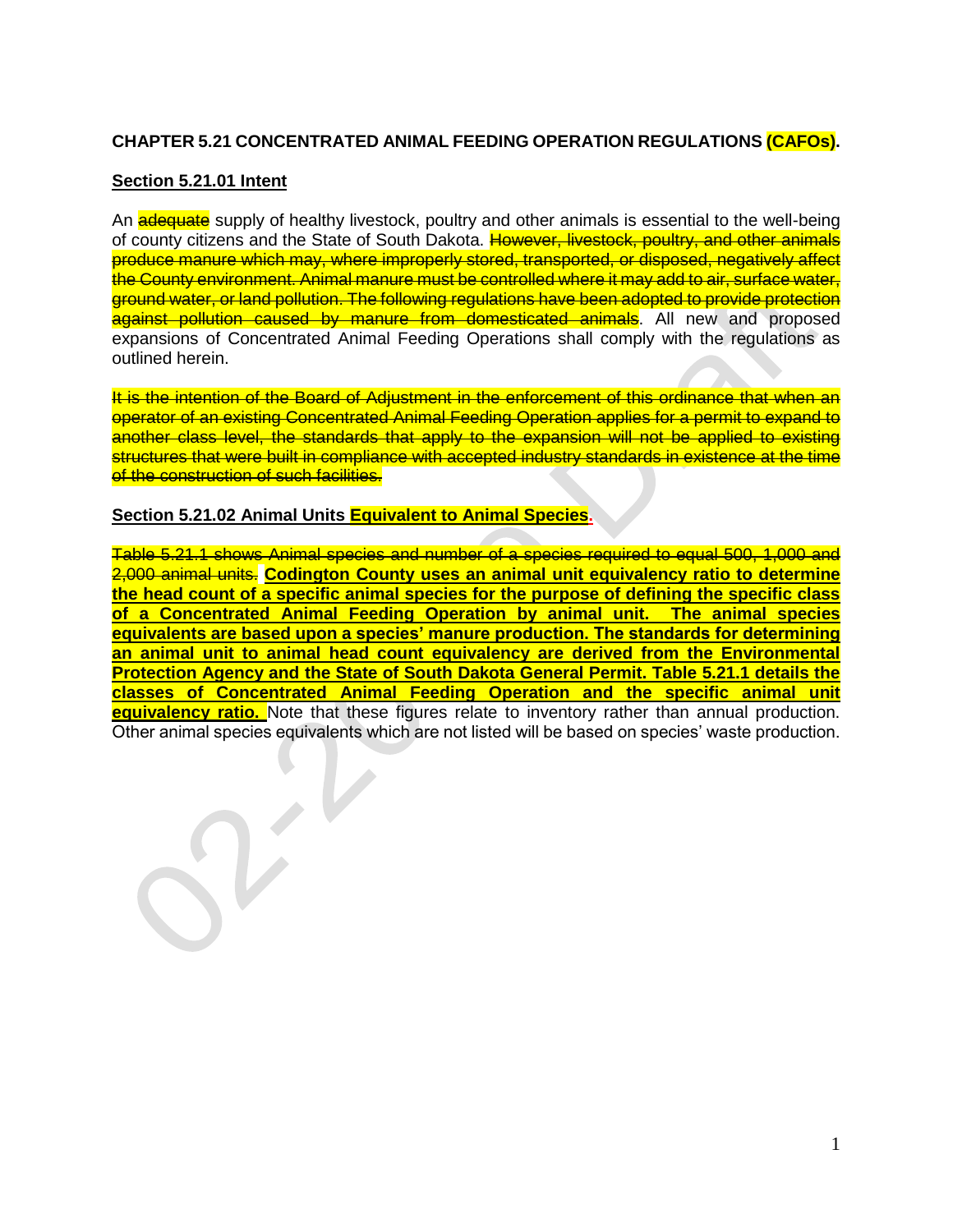#### **TABLE 5.21.1 EQUIVALENT NUMBER OF A SPECIES TO EQUAL:**

|                                                                                        |               |                      |             | <b>ANIMAL UNIT</b><br><b>EQUIVALENT</b> |
|----------------------------------------------------------------------------------------|---------------|----------------------|-------------|-----------------------------------------|
| <b>ANIMAL SPECIES</b>                                                                  | <b>500 AU</b> | 1,000 AU             | $2,000$ AU  | <b>SPECIES/AU</b>                       |
| <b>Feeder or Slaughter Cattle</b>                                                      | $500$ hd      | 1.000 hd             | $2,000$ hd  | 4.0                                     |
| <b>Mature Dairy Cattle</b>                                                             | $350$ hd      | $700$ hd             | 1.400 hd    | 1.43                                    |
| Calves (up to 400 pounds)                                                              | $1250$ hd     | $2,500$ hd           | $5.000 h$ d | 0.4                                     |
| <b>Finisher Swine (over 55 lbs)</b>                                                    | 1,250 hd      | $2,500$ hd           | 5,000 hd    | 0.4                                     |
| <b>Nursery Swine (less than 55 lbs)</b>                                                | $5,000$ hd    | 10.000 hd            | 20.000 hd   | 0.1                                     |
| <b>Farrow-to-Finish (sows)</b>                                                         | 135 hd        | $270$ hd             | 540 hd      | 3.7                                     |
| <b>Swine Production Unit (Sows</b><br><b>Breeding, Gestating &amp; Farrowing)</b>      | 1,060 hd      | 2,130 hd             | 4,260 hd    | 0.47                                    |
| <b>Horses</b>                                                                          | $250$ hd      | $500$ hd             | 1.000 hd    | 2.0                                     |
| <b>Sheep</b>                                                                           | $5.000 h$ d   | 10.000 hd            | 20.000 hd   | 0.1                                     |
| <b>Turkeys</b>                                                                         | 27,750 hd     | 55.000 hd            | 110,000 hd  | 0.018                                   |
| <b>Laying Hens and Broilers</b><br>continuous overflow watering<br>in facility)        |               | 50,000 hd 100,000 hd | 200,000 hd  | 0.01                                    |
| <b>Laying Hens and Broilers (liquid</b><br>handling system in confinement<br>facility) |               | 15,150 hd 30,000 hd  | 60,000 hd   | 0.033                                   |
| <b>Ducks</b>                                                                           | $2.500$ hd    | $5.000 h$ d          | $10,000$ hd | 0.2                                     |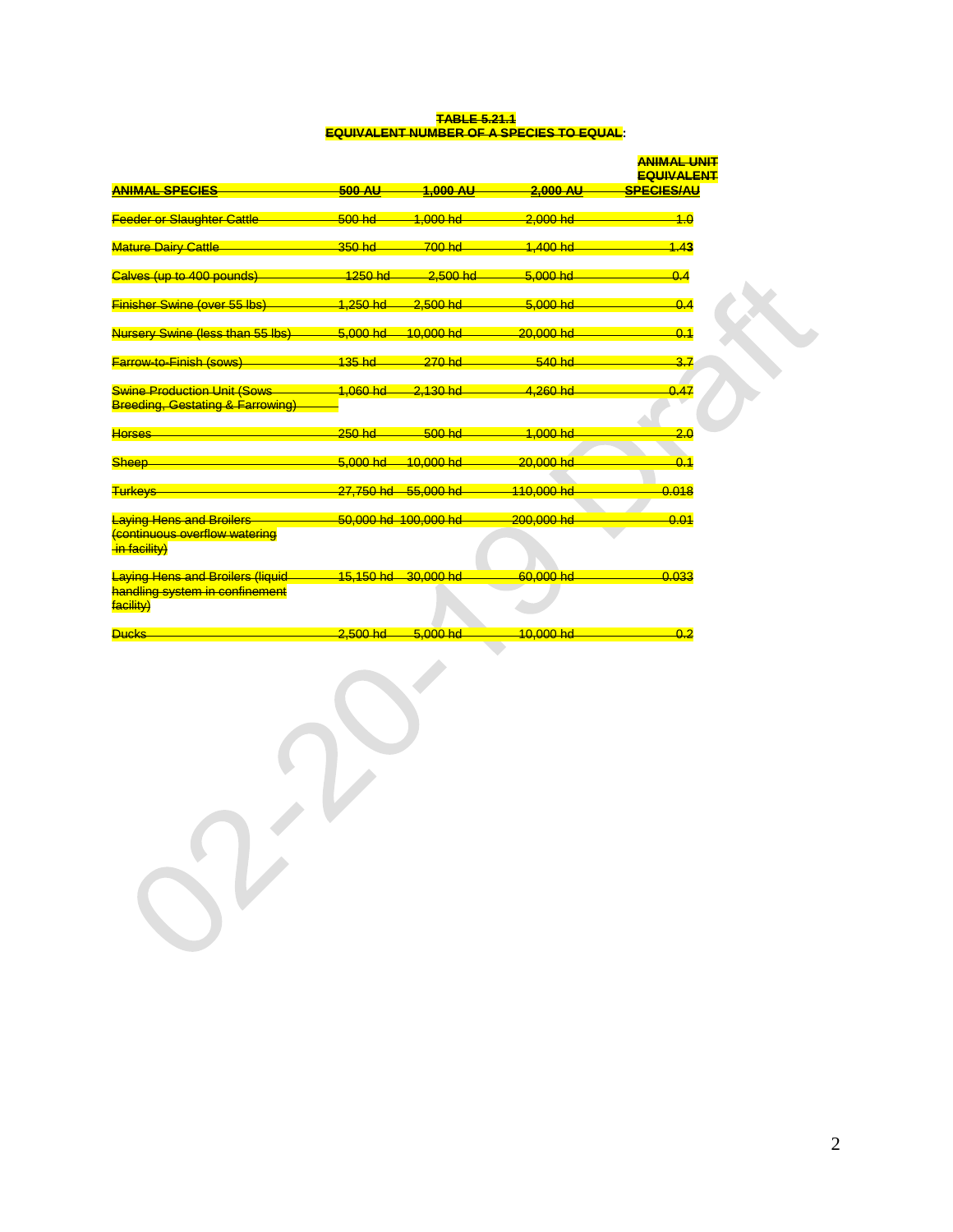## **Table 5.21.1 Number of Animals to Define Classes of Concentrated Animal Feeding Operations**

| <b>Animal Species</b>                                                                                     | <b>Class 1</b><br><b>CAFO</b><br>(Over<br>2,000<br><b>Animal</b><br>Units) | <b>Class 2 CAFO</b><br>$(1,000 - 1,999)$<br><b>Animal Units)</b> | <b>Class 3 CAFO</b><br>(50 to 499 Units <sup>1</sup><br><mark>– Zone B &amp; C</mark><br><b>Shallow</b><br><b>Aquifer)</b> | <b>Class 4 CAFO</b><br>(50 to 999 Units -<br><b>No Water</b><br><b>Pollution Hazard)</b> | <b>Animal Unit</b><br><b>Equivalency</b><br><u>Ratio</u> |
|-----------------------------------------------------------------------------------------------------------|----------------------------------------------------------------------------|------------------------------------------------------------------|----------------------------------------------------------------------------------------------------------------------------|------------------------------------------------------------------------------------------|----------------------------------------------------------|
|                                                                                                           | <b>Animal</b><br>numbers<br><u>equal to or</u><br>more than:               | <b>Animal numbers</b><br>equal to:                               | <b>Animal</b><br>numbers equal<br>to:                                                                                      | <b>Animal numbers</b><br>equal to or less<br>than:                                       |                                                          |
| <b>Cattle other than</b><br>mature dairy cows or<br>veal calves <sup>2,3</sup>                            | 2,000                                                                      | 1,000 to 1,999                                                   | 100 to 499                                                                                                                 | 50 to 999                                                                                | 1.0                                                      |
| <b>Mature Dairy Cattle</b><br>(milked or dry)                                                             | <b>1,400</b>                                                               | 700 to 1,399                                                     | 70 to 349                                                                                                                  | 35 to 699                                                                                | <u>1.43</u>                                              |
| <b>Swine (weighing over</b><br>55 lbs.)                                                                   | 5,000                                                                      | 2,500 to 4,999                                                   | 250 to 1,249                                                                                                               | 125 to 2,499                                                                             | 0.4                                                      |
| <b>Swine (weighing less</b><br>than 55 lbs.)                                                              | 20,000                                                                     | 10,000 to 19,999                                                 | 1,000 to 4,999                                                                                                             | 500 to 9,999                                                                             | 0.1                                                      |
| <b>Horses</b>                                                                                             | <u>1,000</u>                                                               | 500 to 999                                                       | 50 to 249                                                                                                                  | 25 to 499                                                                                | 2.0                                                      |
| <b>Sheep or lambs</b>                                                                                     | 20,000                                                                     | 10,000 to 19,999                                                 | 1,000 to 4,999                                                                                                             | 500 to 9,999                                                                             | 0.1                                                      |
| <b>Turkeys</b>                                                                                            | 110,000                                                                    | 55,000 to 109,999                                                | 5,550 to 27,499                                                                                                            | 2,775 to 54,999                                                                          | 0.018                                                    |
| <b>Chickens, other than</b><br>laying hens using<br>other than liquid<br>manure handling<br><b>system</b> | 250,000                                                                    | 125,000 to 249,999                                               | 12,500 to 62,499                                                                                                           | 6,250 to 124,999                                                                         | .008                                                     |
| <b>Laying hens using</b><br>other than liquid<br>manure handling<br><b>system</b>                         | 164,000                                                                    | 82,000 to 163,999                                                | 8,200 to 40,999                                                                                                            | 4,165 to 81,999                                                                          | .0122                                                    |
| <b>Laying Hens &amp;</b><br><b>Broilers using liquid</b><br>manure handling<br><b>system</b>              | 60,000                                                                     | 30,000 to 59,999                                                 | 3,000 to 14,999                                                                                                            | 1,500 to 29,999                                                                          | .0333                                                    |
| <b>Ducks Using liquid</b><br>manure<br><b>Handling system</b>                                             | <b>10,000</b>                                                              | 5,000 to 9,999                                                   | 500 to 2,999                                                                                                               | 250 to 4,999                                                                             | 0.2                                                      |
| <b>Ducks using other</b><br>than liquid manure<br>handling system)                                        | 60,000                                                                     | 30,000 to 59,999                                                 | 3,000 to 14,999                                                                                                            | 515 to 29,999                                                                            | <u>.033</u>                                              |
| Geese                                                                                                     | 60,000                                                                     | 30,000 to 59,999                                                 | 3,000 to 14,999                                                                                                            | 515 to 29,999                                                                            | <u>.033</u>                                              |

**1. Only in accordance with Chapter 4.06 Aquifer Protection District.**

**2. Cattle includes but is not limited to heifers, steers, bulls and cow/calf pairs.**

**3. Animals are counted individually once they are separated from the mother.**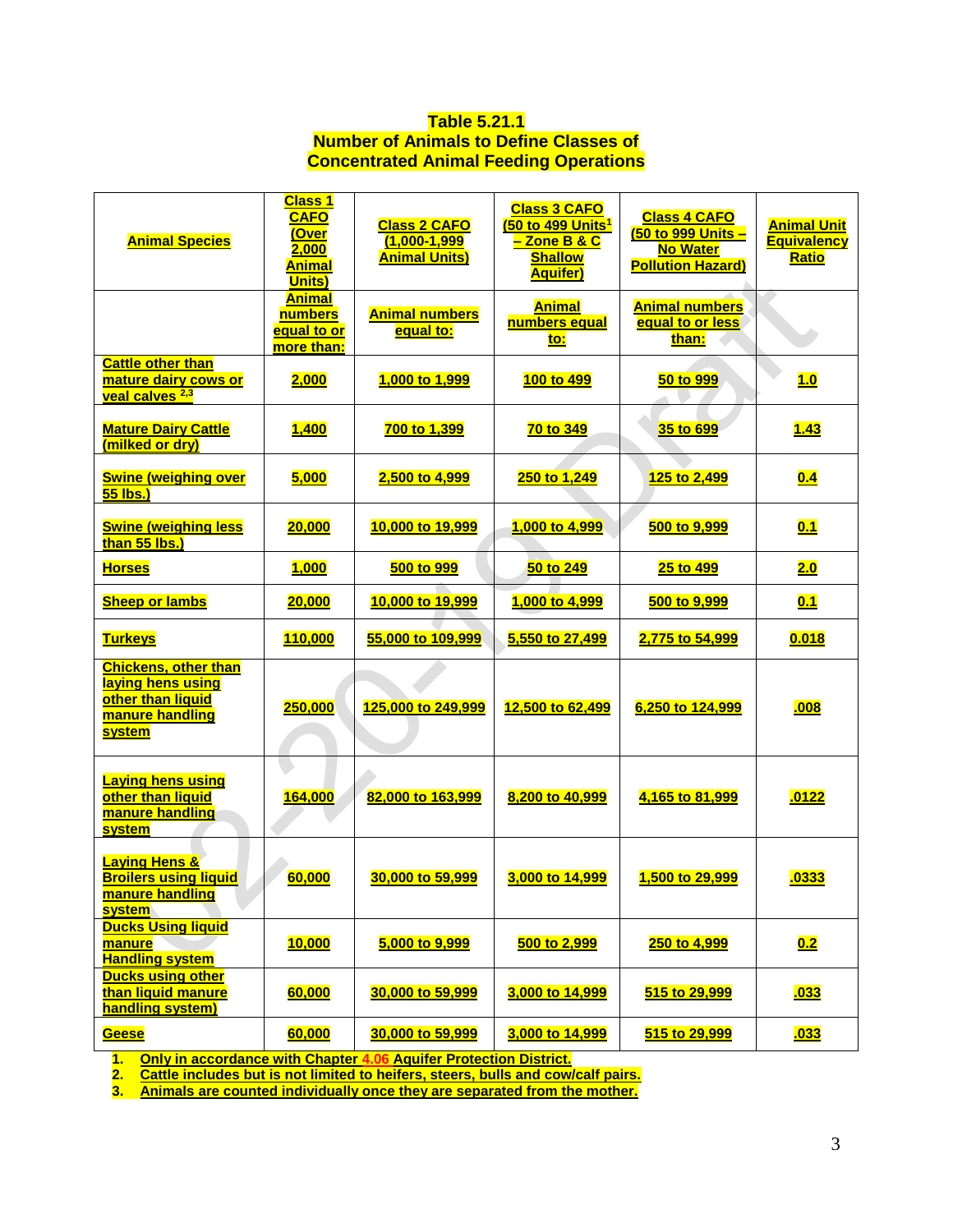# **Section 5.21.03 Classes of Concentrated Animal Feeding Operations**

A Concentrated Animal Feeding Operation is defined as a lot, yard, corral, building or other area where animals have been, are, or will be stabled or confined for a total of forty-five (45) days or more during any twelve (12)-month period, and where crops, vegetation, forage growth, or postharvest residues are not sustained over any portion of the lot or facility. Two or more animal feeding operations under common ownership are single animal operation if they adjoin each other, or if they use a common area, or if they use a common area or system for disposal of manure.

For the purpose of these regulations, Concentrated Animal Feeding Operations are divided into the following classes:

## ANIMAL UNITS

| Class 1            | 2,000 or more          |
|--------------------|------------------------|
| Class 2            | 1,000 to 1,999         |
| <del>Class 3</del> | 500 to 999             |
| Class 43           | 50 to 499              |
| Class 54           | 50 <sup>0</sup> to 999 |

(Potential water pollution hazard) (No pollution hazard)

## **Section 5.21.04 Concentrated Animal Feeding Operation Permit Requirements.**

Owners of Class 1, Class 2, Class 3, and Class 4 Concentrated Animal Feeding Operations are required to complete, **where applicable,** a **building permit, permitted and/or conditional use** permit application whenever any of the following occur **as follows**:

- 1. A new Concentrated Animal Feeding Operation is proposed where one does not exist.
- 2. An expansion is proposed beyond what a current permit allows. **that exceeds the number of animal units allowed by an existing county-issued permit.**
- 3. A**n** cumulative expansion by three hundred (300) animal units, after July 1, 1997, **in the number of animal units** of an existing concentrated animal feeding operation that does not have a permit **without a county-issued permit, that existed prior to January 1, 2019 which would result in the creation of either a Class 1, 2, 3, or 4 concentrated animal feeding operation**.
- **4.** A change in ownership or transfer of control. **In the event there is a change in ownership of a Class 1, 2, 3, or 4 Concentrated Animal Feeding Operation, which has a previously issued county permit, the new owner(s) has one hundred twenty (120) days from the date of legal conveyance of ownership in which to apply for a transfer of a previously issued county Concentrated Animal Feeding Operation permit in order to keep said current permit valid. The new owner will be required to abide by the permit requirements, findings of fact and any letter of assurances that were issued under the previously approved permit application(s). If no transfer is completed within one hundred twenty (120) days, the new owner will be required to submit a new application for approval.**
- 5. An existing concentrated animal feeding operation is to be restocked after being idle for five (5) or more years.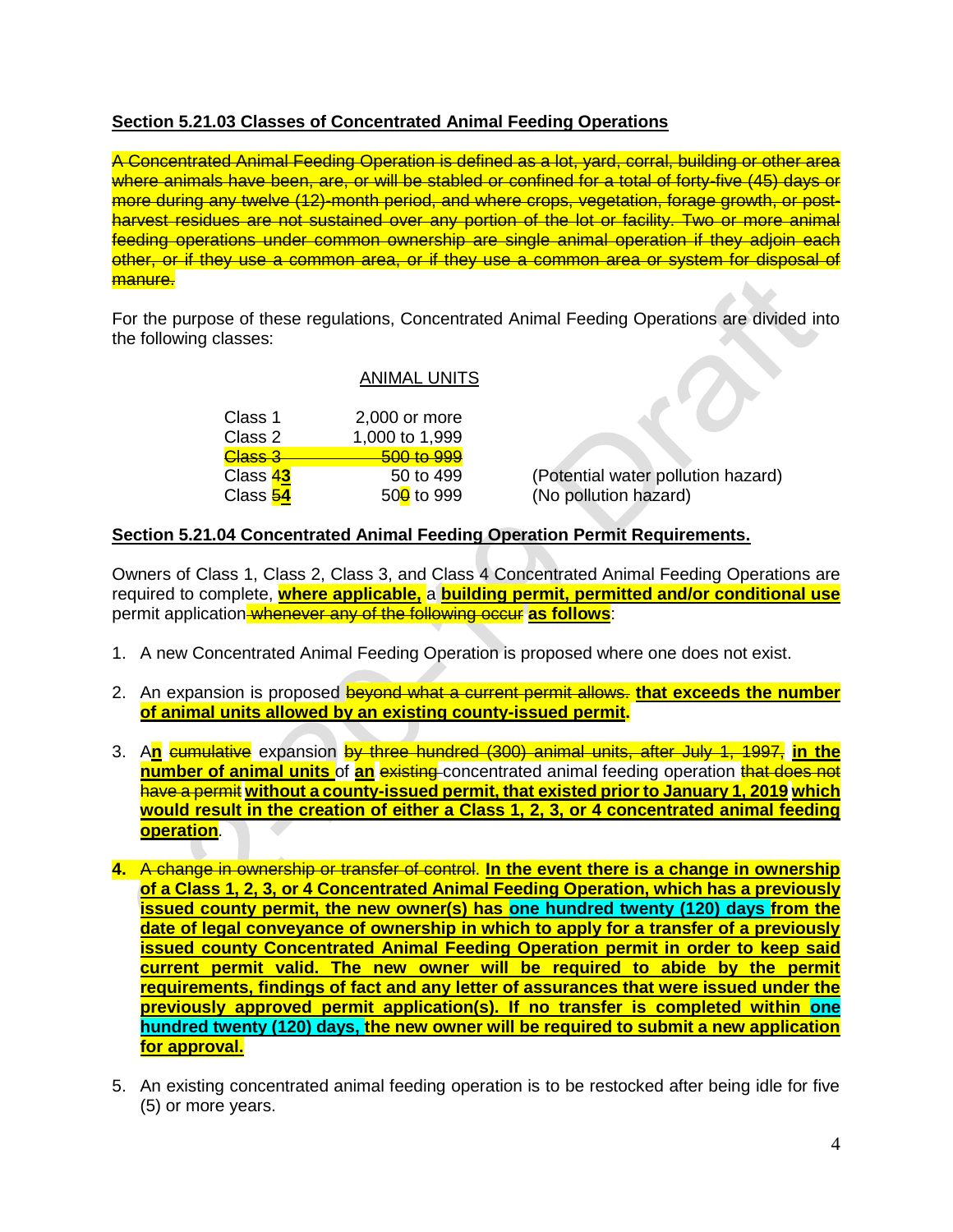- 6. A signed complaint has been received by the County Zoning Officer and/or South Dakota Department of Environment and Natural Resources and after inspection reveals that the **An unpermitted** Concentrated Animal Feeding Operation that is in violation of either County or State regulations **and does not correct the violation as required by the applicable authority**. Violations of State regulations shall be inspected by State officials.
- **7. A change in ownership of any Concentrated Animal Feeding Operation with a history of pollution documented by the County Zoning Officer or State of South Dakota.**

## **Section 5.21.05 Concentrated Animal Feeding Operation Control Requirements.**

**1. No Significant Contribution of Pollution Compliance with South Dakota Department of Environment and Natural Resources.**

**a.** In general, no All Concentrated Animal Feeding Operations shall be constructed, located, or operated so as to create a significant contribution of pollution **in compliance with the rules and regulations of South Dakota Department of Environment and Natural Resources**.

- **2. State General Permit**
	- a. Classes 1 and 2 Concentrated Animal Feeding Operations shall obtain a State General Permit pertaining to the animal species of the Concentrated Animal Feeding Operation. A County permit may be approved conditioned on receiving a State **General** p**P**ermit. **The issuance of a State General Permit satisfies the county's requirements for an approved nutrient management plan and manure management plan.**

Classes 3 and 4 Concentrated Animal Feeding Operations will be required to obtain a State **General Permit if the following occur:** 

- a. If an earthen storage basin or lagoon is used for manure storage, excluding existing operations that are improving waste handling facilities according to Natural Resource **Conservation Service standards.**
- b. The Board of Adjustment decides conditions require a State permit.
- **b. It shall be at the discretion of the Zoning Officer and/or the Board of Adjustment to require an applicant to submit plans for a Class 3 or Class 4 Concentrated Animal Feeding Operations to be reviewed to determine general compliance with standards adopted for a State General Permit.**
- **3. Nutrient Management Plan.**
	- a. Class 1, 2, 3, and 4 Concentrated Animal Feeding Operations are required to have a nutrient management plan. The applicant shall develop, maintain, and follow a nutrient management plan to ensure safe disposal of manure and protection of surface and ground water. The South Dakota Department of Environment & Natural Resources must approve the plan prior to land application of any wastes. Due to crop rotation, site changes, and other operational changes, the producer should update the plan annually to reflect the current operation and crops grown on the application sites. The applicant shall collect,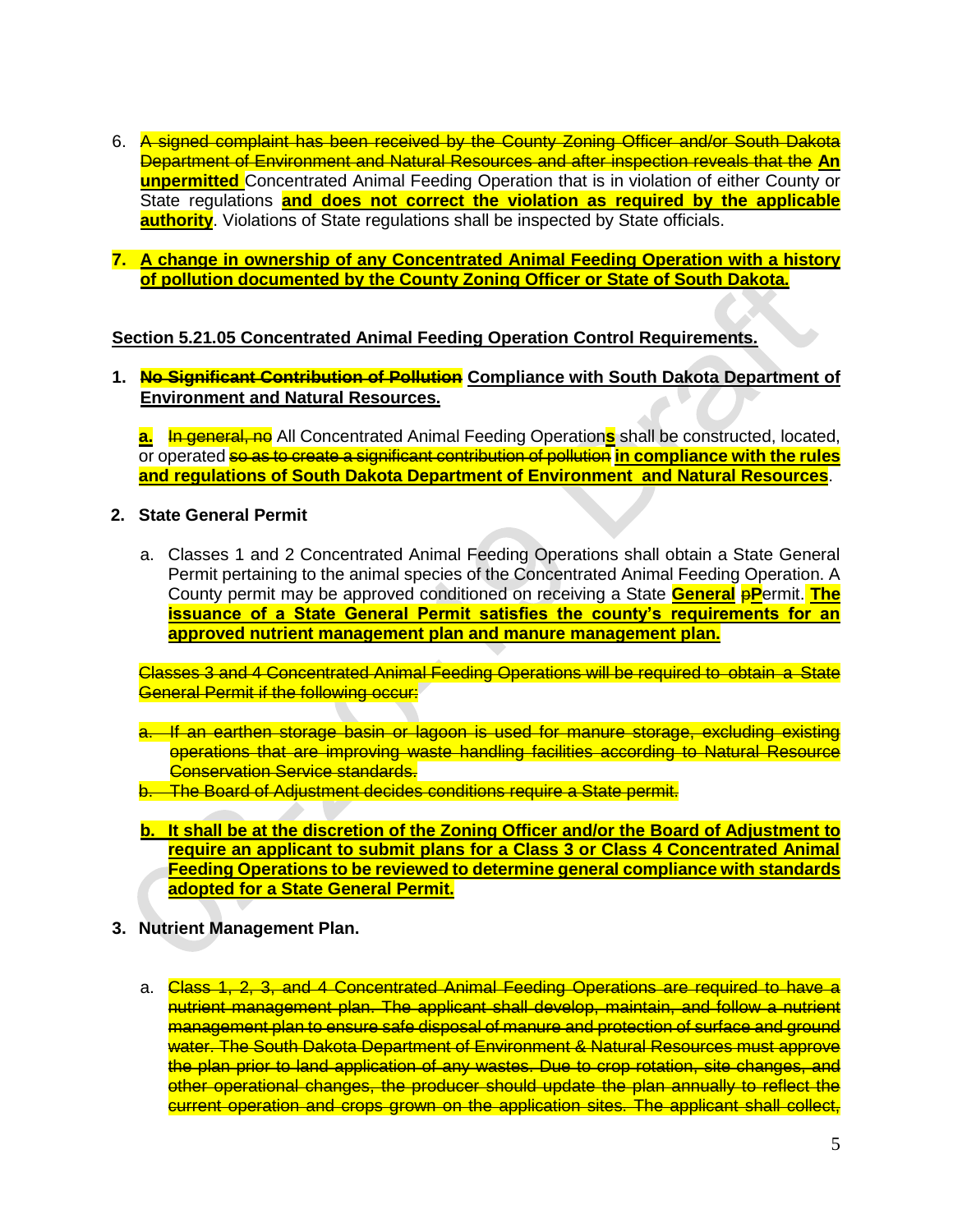store, and dispose of liquid and solid manure according to recognized practices of good agricultural management. The economic benefits derived from agricultural operations carried out at the land disposal site are secondary to the proper and safe disposal of the manure. **The applicant shall develop, maintain, and follow a nutrient management plan, per the requirements below, to ensure safe disposal of manure and process wastewater and protection of surface and ground water.**

- b. The Nutrient Management Plan is a conservation system for an animal feeding operation. It describes practices and management activities on how best to utilize manure as a fertilizer resource while protecting surface and ground water. The plan deals specifically with managing the amount, source, placement, and timing of the application of manure nutrients to the land. The use of other nutrient sources (i.e. commercial fertilizer) also must be taken into account when planning manure applications. All nutrient management plans developed must meet the current Natural Resources Conservation Service (NRCS) South Dakota Technical Nutrient Management Standard (590) and all applicable DENR and Codington County Zoning Standards. **New Class 1, 2, 3, and 4 (with more than eight hundred (800) animal units) Concentrated Animal Feeding Operations are required to have a nutrient management plan**.
- c. **Nutrient management plan(s) for Class 1 and Class 2 Concentrated Animal Feeding Operations shall be reviewed and approved by the South Dakota Department of Environment & Natural Resources. The issuance of a State General Permit satisfies the county's requirements for an approved nutrient management plan**.
- d. The plan must comply with County Manure Application Setbacks. **The nutrient management plan(s) for Class 3 and 4 (with more than eight hundred (800) animal units) Concentrated Animal Feeding Operations nutrient management plans shall be developed by a Certified Crop Advisor and meet the current Natural Resources Conservation Service (NRCS) South Dakota Technical Nutrient Management Standards and all other applicable South Dakota Department of Environment & Natural Resources and Codington County regulations**.

c.**e.**The applicant must maintain records to show compliance with the **approved nutrient management** plan.

e.**f.** Land spreading agreements shall be provided if applicant does not have minimum acreage to apply animal manure. **Documentation of land spreading agreements shall be available upon request by the County.**

## **4. Manure Management and Operation Plan**

**a. New** Classes 1, 2, 3, and 4 **(with more than eight hundred (800) animal units)**  Concentrated Animal Feeding Operations shall submit **are required to have** a Manure Management and Operation Plan.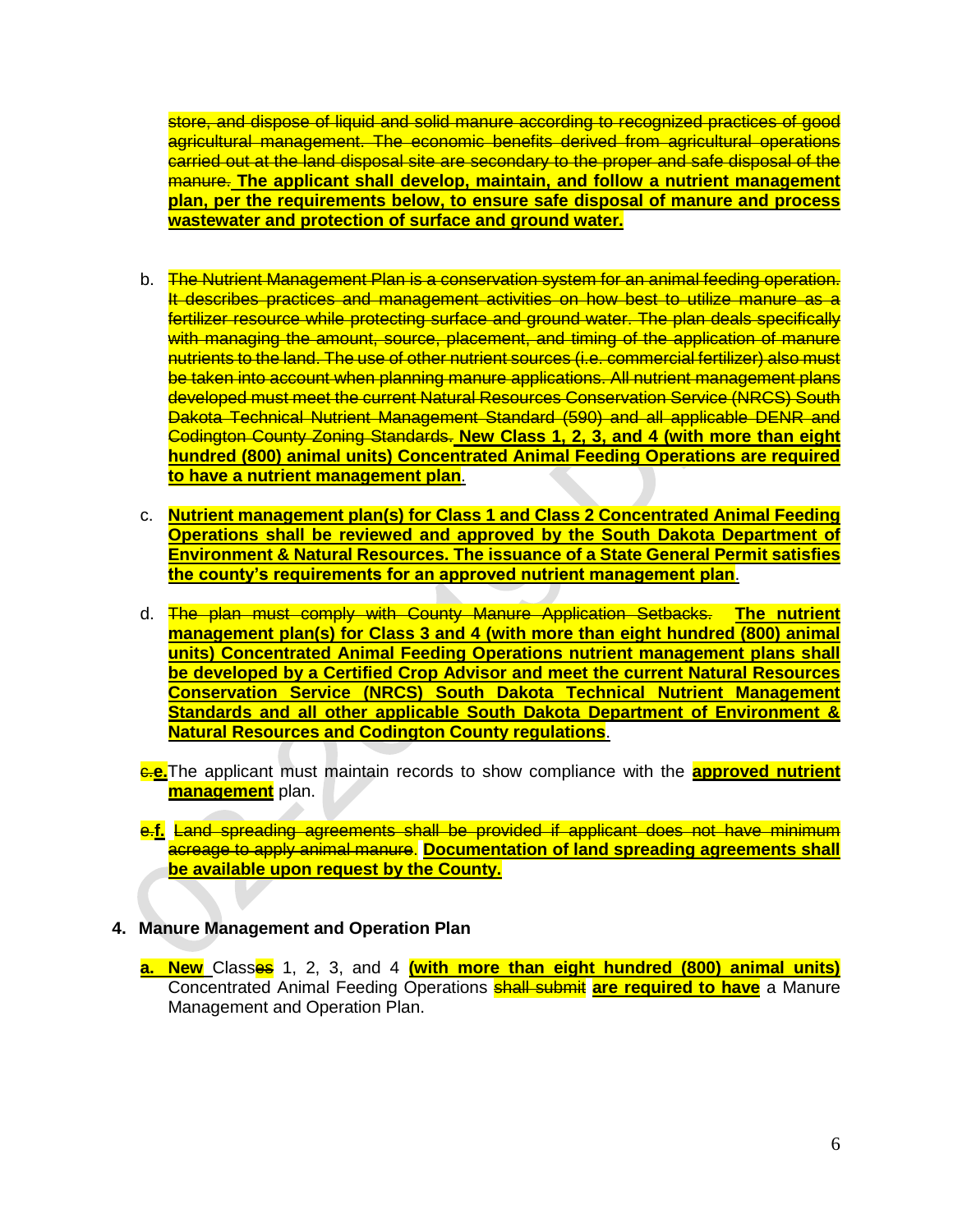- **b. The manure management and operation plan for Class 1 and 2 Concentrated Animal Feeding Operations shall be reviewed and approved by the South Dakota Department of Environment & Natural Resources. The issuance of a State General Permit satisfies the county's requirements for an approved manure management plan.**
- **c. Class 3 & 4 (with more than eight hundred (800) animal units) Concentrated Animal Feeding Operations manure management and operation plans shall at a minimum meet the current Natural Resources Conservation Service (NRCS) Standards and all applicable DENR and Codington County Zoning regulations.**

a.**d.** Plan must include:

- i. The location and specifics of proposed animal manure **management** facilities.
- ii. The operation procedures and maintenance of manure **management** facilities.
- iii. Plans and specifications must be prepared or approved by a registered professional engineer, or a Natural Resource Conservation Service (NRCS) engineer. Waste treatment **manure management** facilities will require inspection by an engineer and as-built plans to be submitted to the County Zoning Officer.
- iv. Animal manure shall not be stored longer than two **(2)** years.
- v. Manure **management** containment structures **facilities** shall provide for a minimum design volume of three hundred sixty-five (365) days of storage for 1,000 animal units or more and two hundred forty (240) days of storage for less than one thousand 1,000 animal units. The Board of Adjustment may reduce the number of days of storage if deemed appropriate. **In addition, open outdoor storage shall include minimum storage for direct precipitation and/or runoff from a 25-year, 24-hour storm.**
- vi. Producers shall keep records on manure applications on individual fields which document acceptable manure and nutrient management practices have been followed. These records shall include soils test results for surface two feet of soil, actual and projected crop yields, nutrient analysis of manure, and information about date, rate and method of manure applications for individual fields. **Manure management facilities utilizing methane digesters may receive on and off-site generated manure and/or organic wastes.**
- vii. **The applicant will provide information regarding how manure from the Concentrated animal feeding operation site will be transported to fields identified in the nutrient management plan. This may require the need for a haul road agreement and/or the applicable agreement for pipes to cross the right-ofway or private property. Unless otherwise agreed to between the Road Authority and the applicant, at Codington County requires, at a minimum, the applicant to abide by minimum requirements of the adopted findings of facts for the applicable size of operation.**

b.**e.**As a condition of the permit, **the Zoning Officer and/or the** County Board of Adjustment may require the **producer applicant** to participate in environmental training programs and become a certified livestock manager.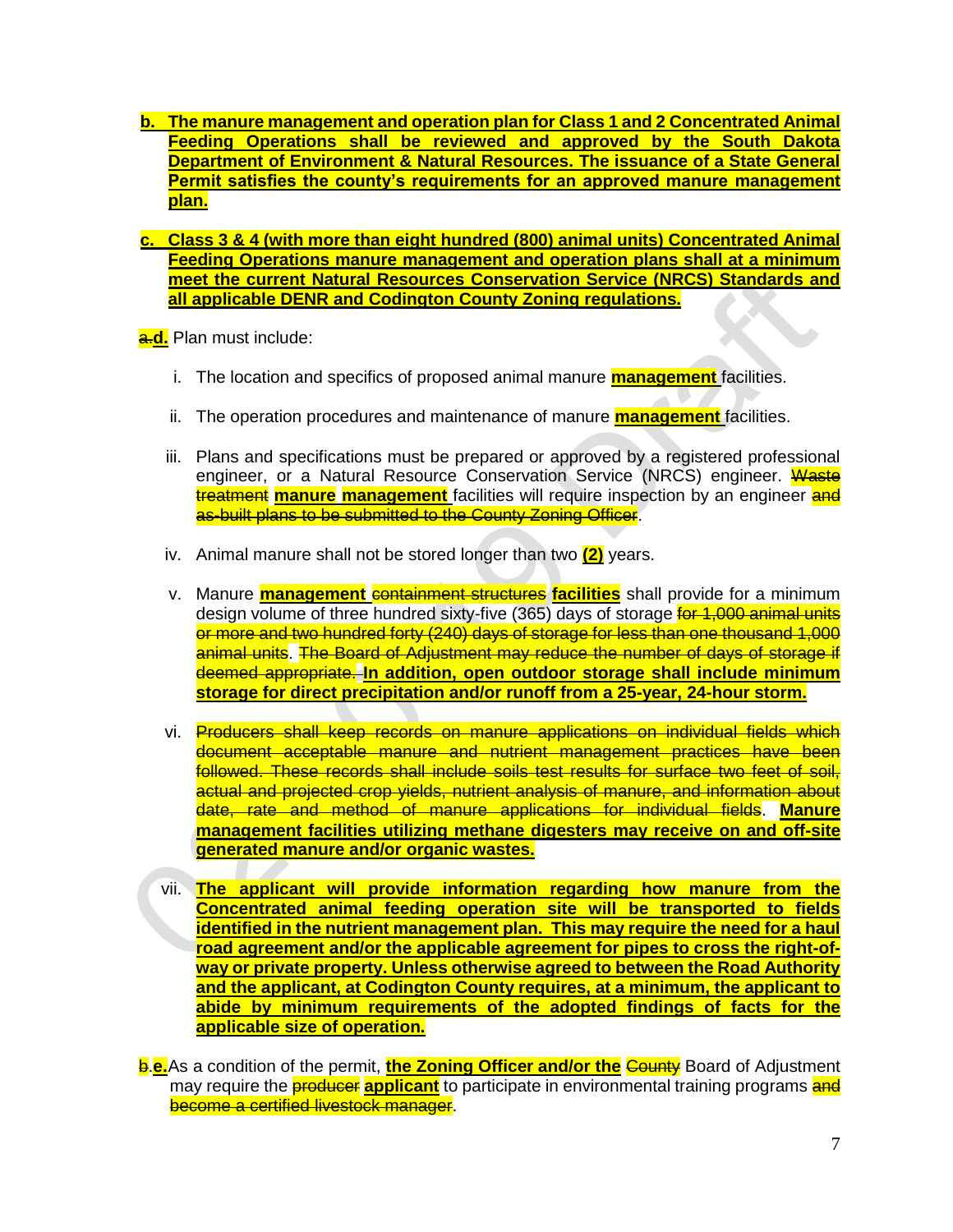#### **5. Management Plan for Fly and Odor Control**

- **a. New** Classes 1, 2, 3, and 4 **(with more than eight hundred (800) animal units)**  Concentrated Animal Feeding Operations shall dispose of dead animals, manure and wastewater in such a manner as to control odors or flies. A management plan is required for submission of a permit. The **Zoning Officer and/or County** Board of Adjustment will review the need for control measures on a site-specific basis **taking into consideration** prevailing wind direction and topography. The following procedures to control flies and odors should be considered in a management control plan.
	- **a.i.** Operational plans for manure collection, storage treatment and how said plans and use must be kept **will be** updated and implemented.
	- **b.ii.**Methods to be utilized to dispose of dead animals **should shall** be included in the management plan.
	- c.**iii.**Plant trees and shrubs to reduce wind movement of odors away from buildings, manure storage ponds and/or lagoons. **Location of existing and proposed tree/shrub plantings.**
- **b. The County recommends the following Best Management Practices in the development of a fly and odor control management plan:**

d.**i.** Provide adequate slope and drainage to remove surface water from pens and keep pen area dry so odor production is minimized.

**e.ii.**Store solid manure in containment areas having good drainage to minimize odor production.

f.**iii.**Remove manure from open pens as frequently as possible to minimize odor production.

h.**iv.**Avoid spreading manure on weekends, holidays and evenings during warm season when neighbors may be involved in outdoor recreation activities.

**I.v.**Avoid spreading during calm and humid days, since these conditions restrict the dispersion and dilution of odors.

**c. To assist in mitigating odors, the County may require any or all of the following:**

g.**i .**consider **U**se of covers on open storage systems for liquid manure systems to reduce odor production.

**ii. The use of bio-filters or other proven odor mitigation technologies on enclosed concentrated animal feeding operation barns/structures to reduce odor production.**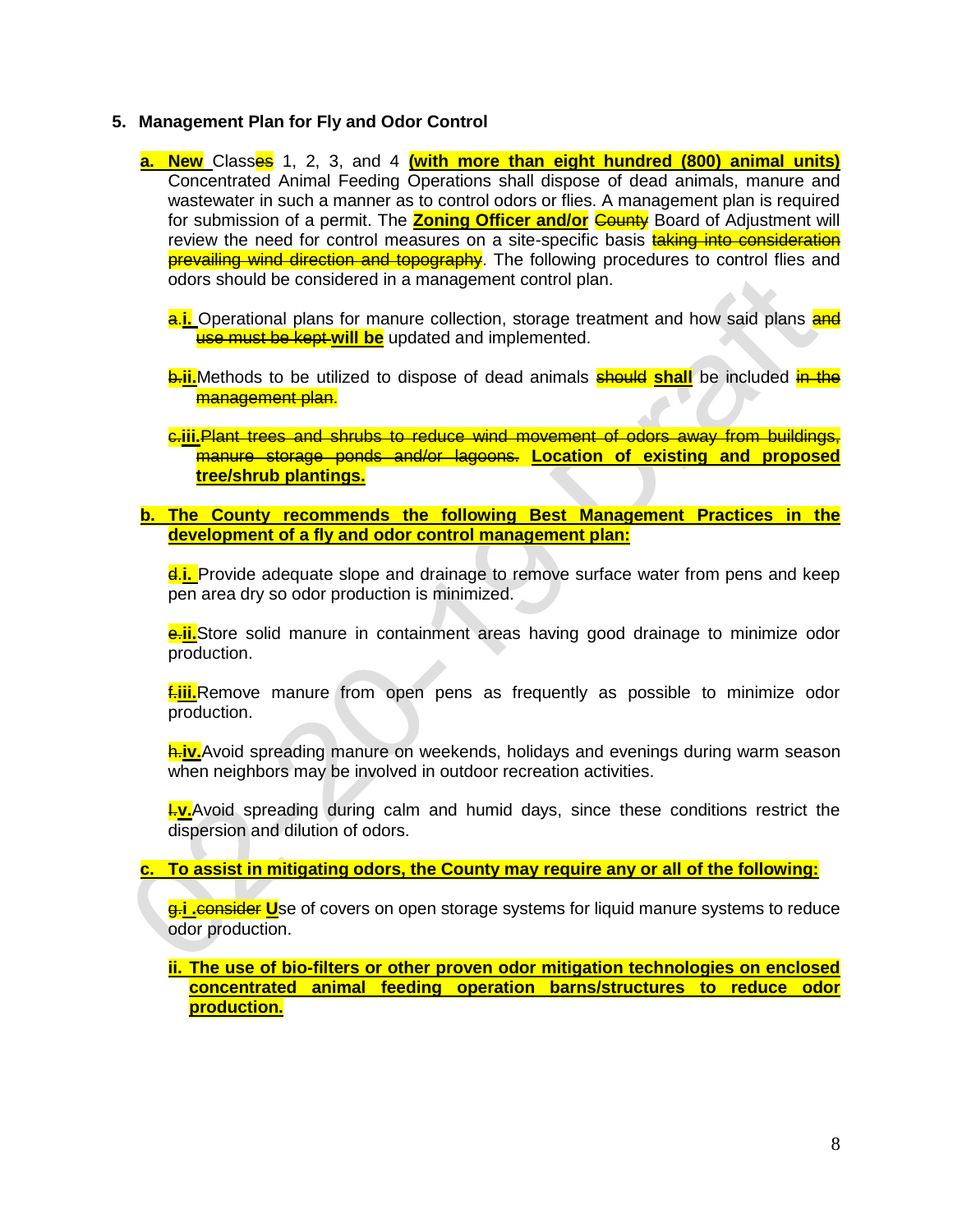**6. Suggested setbacks and separation distance for new class 1, 2, 3, and 4 concentrated animal feeding operations and those existing, non-permitted concentrated animal feeding operations expanding by 300 or More Animal Units after July 1, 1997** into a **Class 1 or 2 Concentrated animal Feeding Operations after January 1, 2019. See Table 5.21.2.**

|                                                           | <b>CLASS 1</b>        | <b>CLASS 2</b>                              | <b>CLASS 3</b>                              | <b>CLASS 4 &amp; 5</b> |
|-----------------------------------------------------------|-----------------------|---------------------------------------------|---------------------------------------------|------------------------|
|                                                           |                       |                                             |                                             |                        |
| <b>Established Residences</b>                             | <del>2.640 feet</del> | 1,760 feet                                  | 1.320 feet                                  | 1,320 feet             |
|                                                           |                       |                                             |                                             |                        |
| <b>Churches, Businesses and</b>                           | 2,640 feet            | 2,640 feet                                  | <mark>1,320 feet</mark>                     | 1,320 feet             |
| <b>Commercially Zoned Areas,</b><br><b>Town Districts</b> |                       |                                             |                                             |                        |
| <b>Incorporated Municipality</b>                          | 5.280 feet            | 5.280 feet                                  | $2.640$ feet                                | 1.320 feet             |
| Limits                                                    | plus 440 feet         |                                             |                                             |                        |
|                                                           | for each              |                                             |                                             |                        |
|                                                           | additional            |                                             |                                             |                        |
|                                                           | 1,000 AU              |                                             |                                             |                        |
|                                                           | <b>over 2,000</b>     |                                             |                                             |                        |
|                                                           |                       |                                             |                                             |                        |
| <b>Private Wells</b>                                      | 2.640 feet            | 1,760 feet                                  | 1.320 feet                                  | 1.320 feet             |
| other than the operator                                   |                       |                                             |                                             |                        |
|                                                           |                       |                                             |                                             |                        |
| <b>Lakes and Streams</b>                                  | $500$ feet            | $500$ feet                                  | $200$ feet                                  | $200$ feet             |
| <b>classified as Fisheries as</b>                         |                       |                                             |                                             |                        |
| <b>identified by the State</b>                            |                       |                                             |                                             |                        |
|                                                           |                       |                                             |                                             |                        |
| <b>Federal, State &amp; County</b>                        |                       |                                             |                                             |                        |
| Road ROW                                                  |                       |                                             |                                             |                        |
| Confinement                                               | $300$ feet            | $300$ feet                                  | $200$ feet                                  | $200$ feet             |
| Open Lot                                                  | 150 feet              | 150 feet                                    | 150 feet                                    | 150 feet               |
|                                                           |                       |                                             |                                             |                        |
| <b>Township Road ROW</b>                                  |                       |                                             |                                             |                        |
| <b>Confinement</b>                                        | $150$ feet $-$        | $\frac{150 \text{ feet}}{150 \text{ feet}}$ | $\frac{150 \text{ feet}}{150 \text{ feet}}$ | 150 feet               |
| Open Lot                                                  | 150 feet              | 150 feet                                    | 150 feet                                    | 150 feet               |
|                                                           |                       |                                             |                                             |                        |
|                                                           |                       |                                             |                                             |                        |
|                                                           |                       |                                             |                                             |                        |

## SUGGESTED MINIMUMS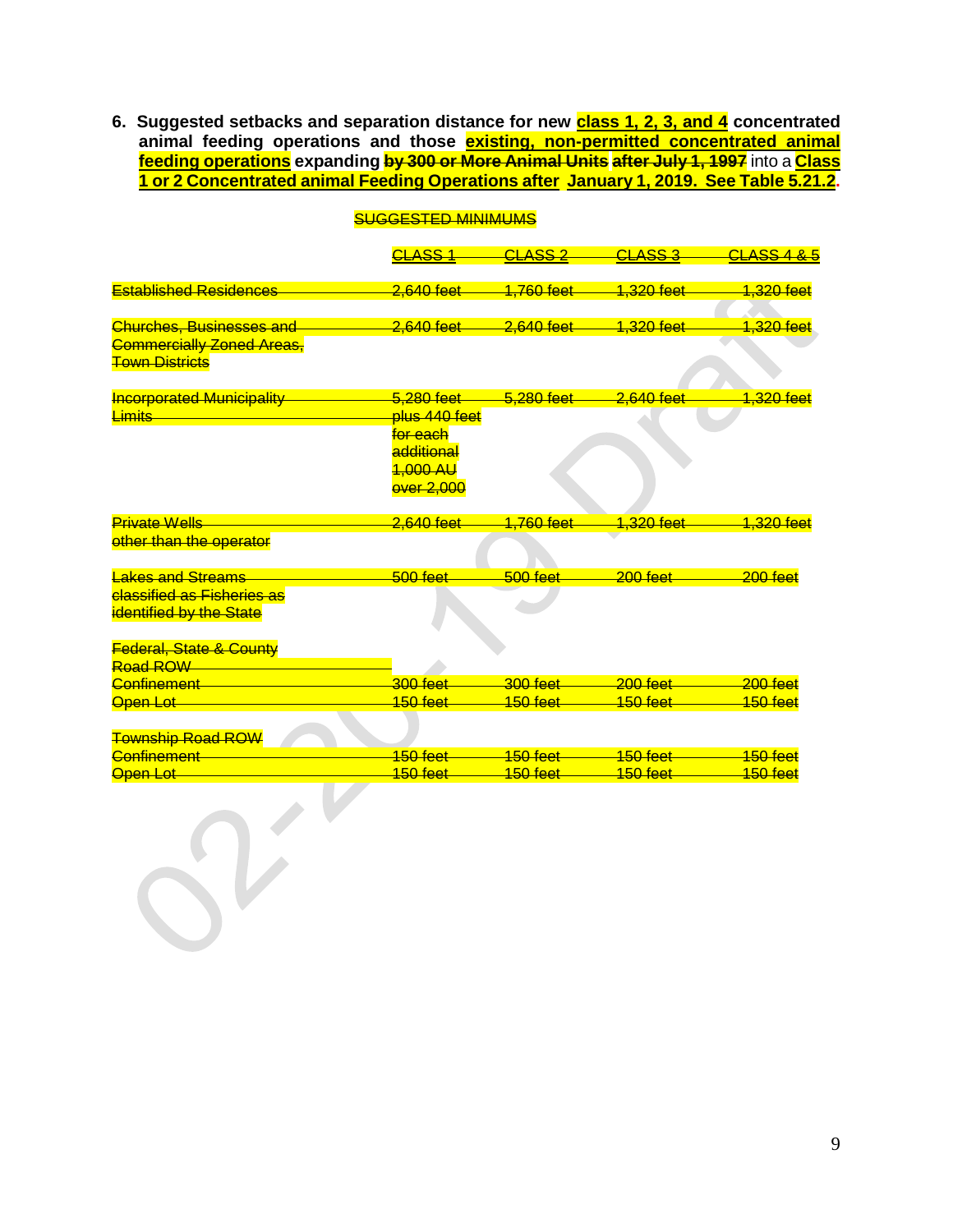|                             | <b>Number of Animal</b><br><b>Units</b><br><b>Established</b><br>Residences <sup>2,3</sup><br><b>Churches, Businesses</b> | <b>Less</b><br>than<br>999<br>Animal<br><b>Units</b><br>1,320<br>feet | 1,000<br>to<br>1,999<br><b>Animal</b><br><b>Units</b><br>1,760<br>feet | $2,000$ to<br>X.000<br>Animal<br><b>Units</b><br><b>2,640 feet</b>                                                                  | <b>X,000 to</b><br>X,000 Animal<br><b>Units</b><br><b>X, XXX feet</b>                                                | <b>Over X,000</b><br><b>Animal</b><br><b>Units</b><br><b>X, XXX feet</b>                                                      |
|-----------------------------|---------------------------------------------------------------------------------------------------------------------------|-----------------------------------------------------------------------|------------------------------------------------------------------------|-------------------------------------------------------------------------------------------------------------------------------------|----------------------------------------------------------------------------------------------------------------------|-------------------------------------------------------------------------------------------------------------------------------|
|                             | and Commercially<br><b>Zoned Areas; Town</b><br>Districts <sup>,3</sup>                                                   | 1,320<br>feet                                                         | 1,760<br>feet                                                          | <b>2,640 feet</b>                                                                                                                   | <b>X, XXX feet</b>                                                                                                   | <b>X, XXX feet</b>                                                                                                            |
| <b>SEPARATION DISTANCES</b> | Incorporated<br><b>Municipality Limits<sup>3</sup></b>                                                                    | 2,640<br>feet                                                         | 5,280<br>feet                                                          | <b>5,280 feet</b><br>plus 440<br>feet for<br>each<br>additional<br><b>1,000</b><br>animal<br>units over<br>2,000<br>animal<br>units | <b>X, XXX feet</b><br>plus 440 feet<br>for each<br>additional<br>1,000 animal<br>units over<br>X,000 animal<br>units | <b>X, XXX feet</b><br>plus 440<br>feet for<br>each<br>additional<br>1,000<br>animal<br>units over<br>X,000<br>animal<br>units |
| <b>SETBACKS</b>             | <b>Established Private</b><br><b>Water Well<sup>5,6</sup></b>                                                             | 1,320<br>feet                                                         | 1,760<br>feet.                                                         | <b>2,640 feet</b>                                                                                                                   | <b>2,640 feet</b>                                                                                                    | <b>2,640 feet</b>                                                                                                             |
|                             | <b>Existing Public Water</b><br>Well                                                                                      | 1,320<br>feet                                                         | 1,760<br>feet                                                          | <b>2,640 feet</b>                                                                                                                   | <b>2,640 feet</b>                                                                                                    | <b>2,640 feet</b>                                                                                                             |
|                             | <b>Lakes and Streams</b><br><b>classified as Fisheries</b><br>as identified by the<br><b>State</b>                        | 200<br>feet                                                           | 500<br>feet                                                            | 500 feet                                                                                                                            | 500 feet                                                                                                             | 500 feet                                                                                                                      |
|                             | <b>Federal, State &amp;</b><br><b>County Road ROW</b>                                                                     |                                                                       |                                                                        |                                                                                                                                     |                                                                                                                      |                                                                                                                               |
|                             | <b>Confinement</b>                                                                                                        | 200<br>feet                                                           | <b>300</b><br>feet                                                     | 300 feet                                                                                                                            | 300 feet                                                                                                             | 300 feet                                                                                                                      |
|                             | <b>Open Lot</b>                                                                                                           | <b>150</b><br>feet                                                    | <b>150</b><br>feet                                                     | 150 feet                                                                                                                            | 150 feet                                                                                                             | 150 feet                                                                                                                      |
|                             | <b>Township Road ROW</b>                                                                                                  |                                                                       |                                                                        |                                                                                                                                     |                                                                                                                      |                                                                                                                               |
|                             | <b>Confinement or Open</b><br>Lot                                                                                         | <b>150</b><br>feet                                                    | <b>150</b><br>feet                                                     | 150 feet                                                                                                                            | 150 feet                                                                                                             | 150 feet                                                                                                                      |

#### **Table 5.21.2 Suggested Minimum Separation Distances and Setbacks1, 4**

**<sup>1</sup> Two (2) or more CAFOs under common ownership are a single concentrated animal feeding operation if they adjoin each other (within one mile) or if they use a common area or system for disposal of manure. Required setbacks for the two (2) or more CAFOs treated as a single operation shall not be less than the suggested minimum setback required for each operation if said operations were treated as individual operations.** 

**<sup>2</sup> Established residences do not include any residence established after July 1, 1997 less than one-half (1/2) mile from any Concentrated Animal Feeding Operation which was active at the time of the residence's construction.**

**<sup>3</sup> The Board of Adjustment may allow a setback of less than the minimum required provided a written waiver by the entity deriving the benefit of the setback is filed with the application.**

**<sup>4</sup> The Board of Adjustment may utilize Section 5.21.05.7 to increase or decrease the required setback.**

**<sup>5</sup> Established private water wells refer to wells used as a source of potable water for human consumption one (1) year prior to application date for the proposed CAFO.**

**<sup>6</sup> Setback does not apply to the wells of the CAFO operator.**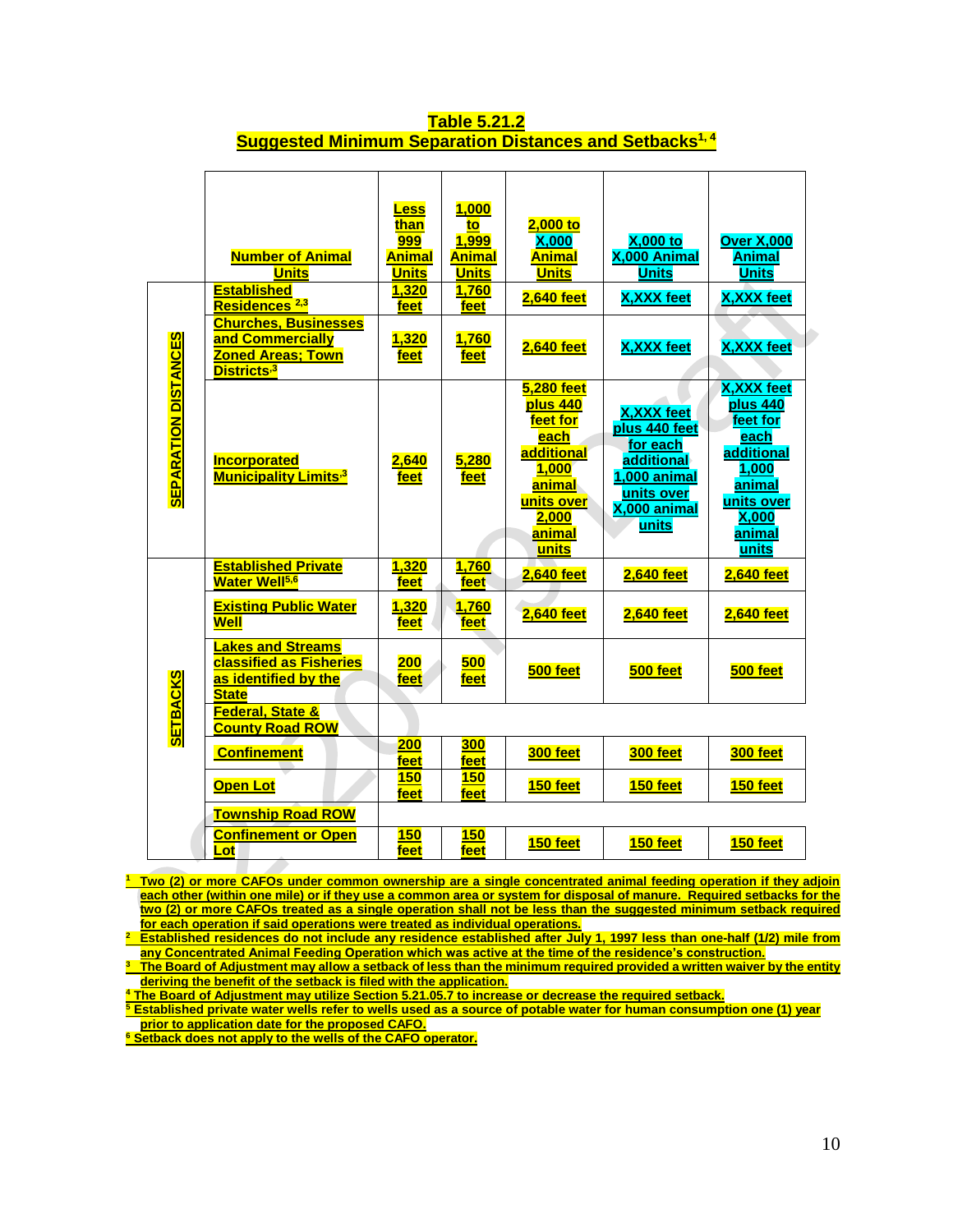- **7. Exceptions/Exemptions to Separation and/or Setback Distance Requirements, Variance Still Required**
	- **a. A concentrated animal feeding operation that satisfies any of the criteria below shall be exempt from the applicable separation or setback distance with no variance required by the Board of Adjustment.**
	- **b. A Concentrated Animal Feeding Operation which is expanded or constructed less than the suggested setback from a right-of-way (ROW) provided approval of the applicable road authority is submitted to the zoning officer prior to issuance of any applicable building permits or stocking of the Concentrated Animal Feeding Operation if no building permits are required. County Highway Department (County right-of-way), Township Board of Supervisors (Township right-of-way), or State Department of Transportation (state right-of-way) are authorized to provide approval on behalf of the respective road authority. Other entities may provide approval on behalf of the listed entities if documentation of their authority to grant such approval is submitted.**
	- **c. All Concentrated Animal Feeding Operations in operation prior to January 1, 2019 which do not comply with the suggested minimum setback/separation requirements, but continue to operate, and are not expanded in a manner which will result in the one of the following examples are exempt from suggested separation distance:**
		- **i. Example 1: A Class 4 CAFO expands to a Class 1 or 2 CAFO.**
		- **ii. Example 2: A Class 2 CAFO expands to a Class 1 CAFO.**
		- **iii. Example 3: A Class 1 CAFO expands by 10% of the number of animal units**

**Provided, that the expansion does not further encroach the setback/separation distance existing on January 1, 2019. See Figure 5.21.1.**

- **d. A Concentrated Animal Feeding Operation which is expanded or constructed, if the title holder of the land benefitting from the distance separation requirement executes a written waiver with the title holder of the land where the Concentrated Animal Feeding Operation is located, under such terms and conditions which the parties may negotiate. The title holder of the land benefitting from the distance separation requirement is the residence, commercial enterprise, individual or individuals, governmental entity, religious institution, or educational institution from which separation is required. The waiver shall be binding upon the heirs, successors, and assigns of the title holder and shall pass with the land.**
- **e. A Concentrated Animal Feeding Operation which is constructed or expanded closer than the suggested setback/separation distance from the corporate limits of a community that does not have an established Joint City/County Jurisdiction Zoning Ordinance, if the incorporated community approves a written waiver.**
- **f. A Concentrated Animal Feeding Operation which existed prior to the creation of a residence, educational institution, commercial enterprise, religious institution, incorporated community, if the residence, educational institution, commercial**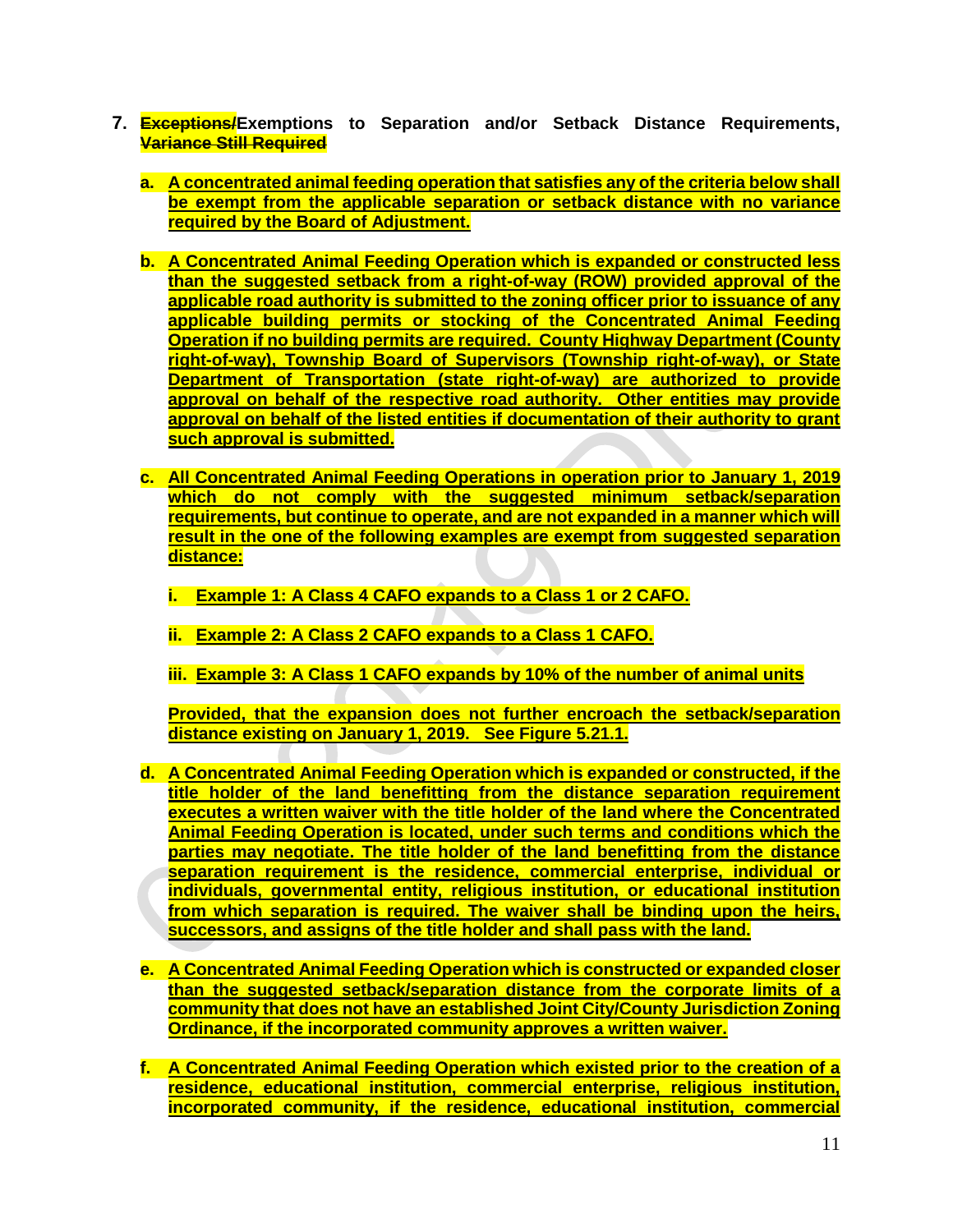**enterprise or religious institution was constructed or expanded or the boundaries of the incorporated community were expanded, after the date that the concentrated animal feeding operation was established. The date that the Concentrated Animal feeding Operation was established is the date on which the Concentrated Animal Feeding Operation commenced operating. A change in ownership or expansion shall not change the date of operation.** 

**g. Any Concentrated Animal Feeding Operation in operation as of January 1, 2019 which does not comply with the suggested minimum setback/separation distance requirements is allowed to be replaced in the event of a calamity without obtaining a variance. Provided, that the replacement does not further encroach the setback/separation distance existing at the time of the calamity. See Figure 5.21.1.**

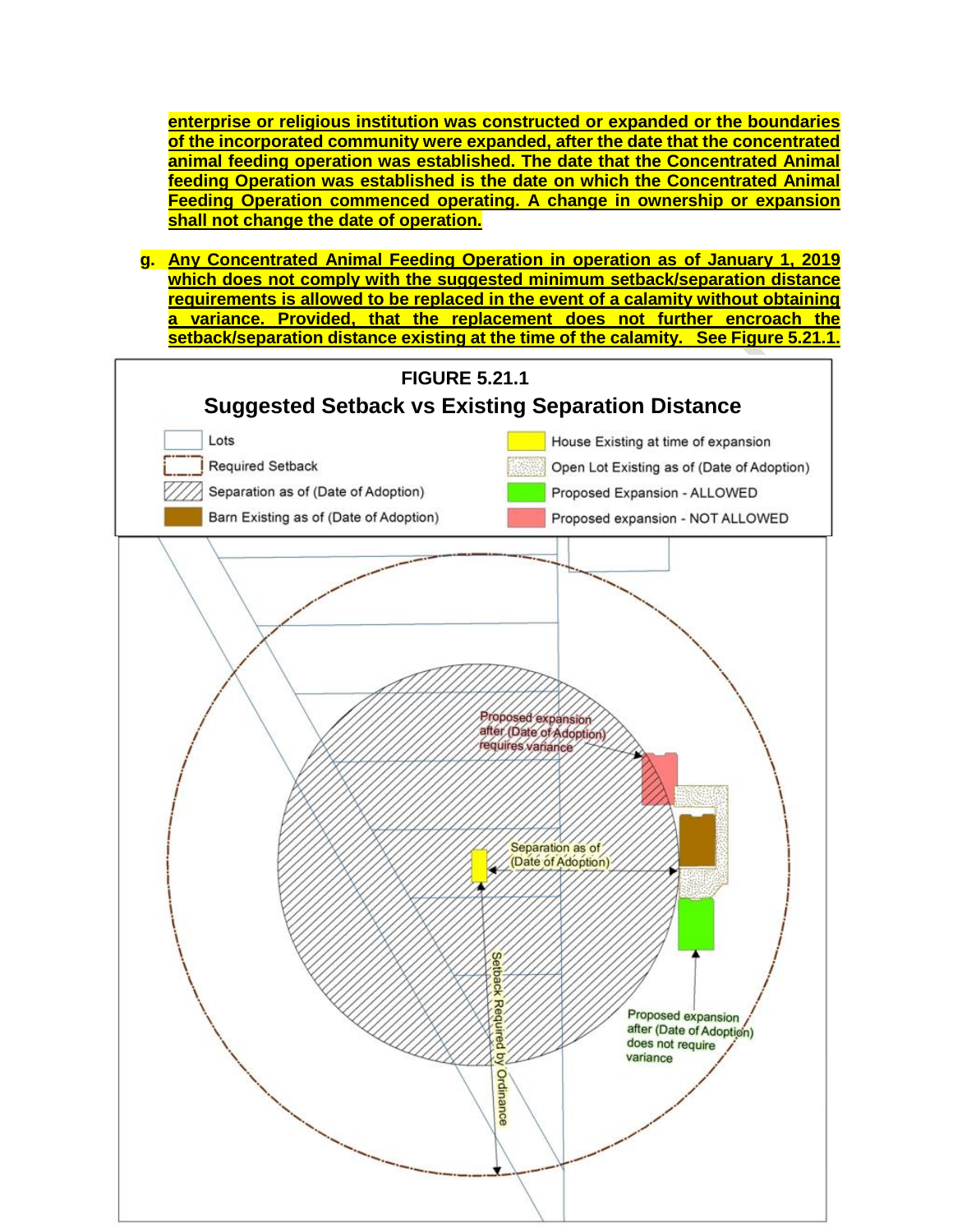## **8. Additional Setback and Separation Distance Requirements for Class 1, 2, 3, and 4 Concentrated Animal Feeding Operations.**

Each application for a new or expanded Concentrated Animal Feeding Operation (CAFO) will be reviewed by the Board of Adjustment on a site-specific basis. The Board of Adjustment reserves the right to increase or decrease the minimum required **suggested** setbacks and separation distance on a site-specific review, based on one (1) or more of the following considerations.

## **a**. **Considerations to Decrease Suggested Setbacks and Separation Distances**

- i. An existing Concentrated Animal Feeding Operation proposes to expand but does not meet suggested setback or separation distances, the Board of Adjustment may reduce suggested setbacks and separation distances after review of past management practices and proposed improvements to waste handling facilities. **The Board of Adjustment may reduce suggested minimum setback/separation distances of any new or existing Concentrated Animal Feeding Operation proposing to expand based upon any or all of the following considerations**:
	- a) **The South Dakota Odor Footprint Tool or other comparable instrument accepted by the Board of Adjustment may be utilized to determine the need to decrease setback and/or separation suggestions**.
	- **b)** Review of **the operation of the Concentrated Animal Feeding Operation as it pertains to the type of manure handling system and manure application methods to be used.**
		- (1) Due to the type of **manure** handling and management of the CAFO little or no impact on adjacent property is expected. **The use of Bio-filters, neoprene lagoon covers, and/or methane digesters are examples of improvements which may result in the reduction of suggested setbacks and separation distances.**
		- (2) Due to topography and/or prevailing wind direction little or no impact on adjacent property is expected.
		- (3) **By limiting the proposed expansion to specific number of animal units** no adverse impacts are expected.

ii. A new Concentrated Animal Feeding Operation is proposed which, because of the waste handling facilities, would not require conformance with suggested setback and separation distances as outlined herein.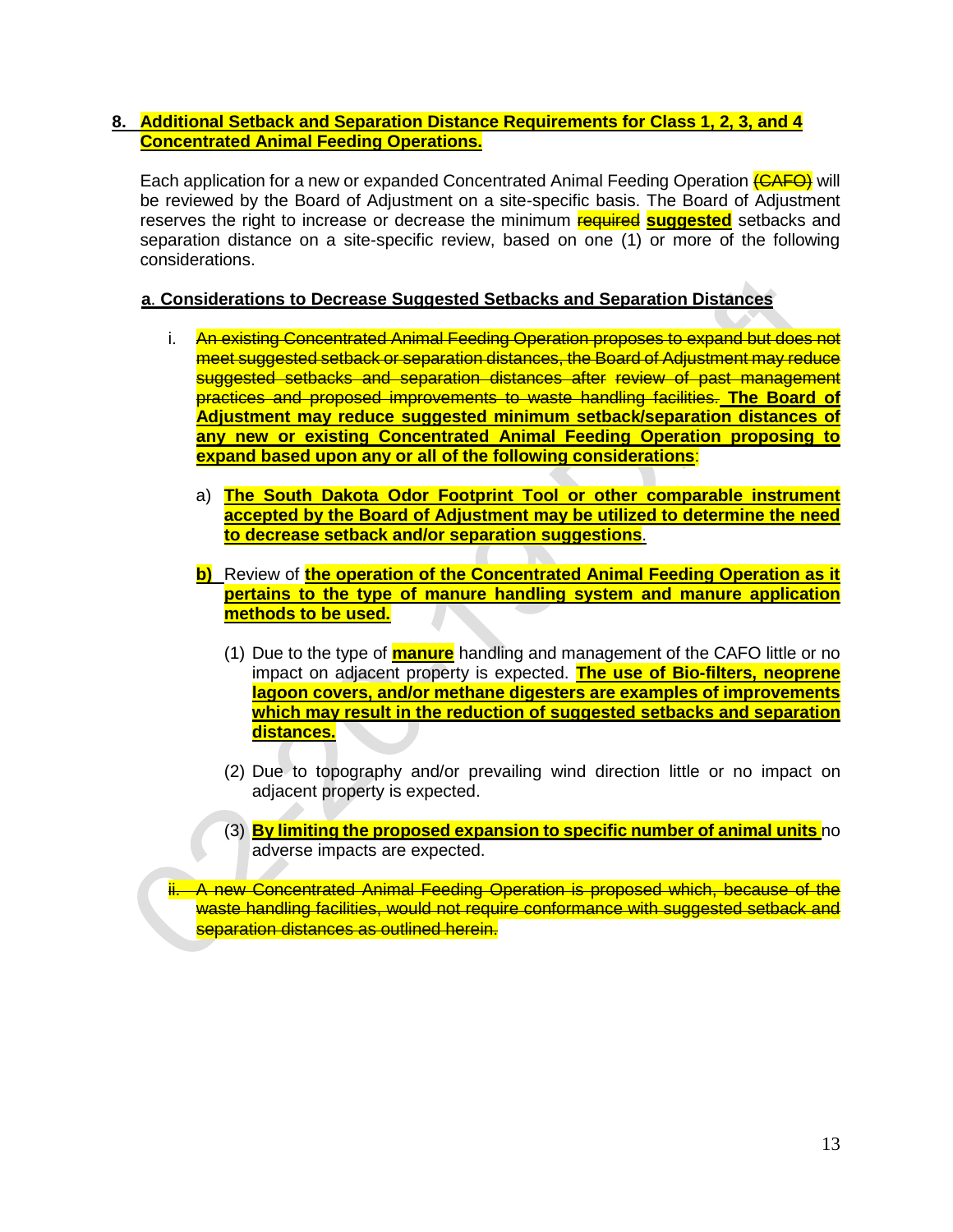## **b. Considerations to Increase Suggested Setbacks and Separation Distances**

i. **Existing Concentration -** A concentration of CAFOs in the area exists or would occur which may pose an air or water quality concern. **A Concentrated Animal Feeding Operation of two thousand (2,000) or more animal units is proposed to be located in an area where a concentration of three thousand (3,000) animal units currently exists within one (1) mile of the proposed Concentrated Animal Feeding Operation site.**

**In the event the Board determines that a concentration of animal units already exists and an increase in animal units may pose air or water quality concerns, the Board may utilize the South Dakota Odor Footprint Tool or other instrument accepted by the Board of Adjustment to determine the need to increase setback and/or separation suggestions.** 

- ii. Due to topography and prevailing wind direction, **and/or concentration of animal units,** additional setback and separation distance is appropriate to safeguard air or water quality. **The South Dakota Odor Footprint Tool or other instrument accepted by the Board of Adjustment may be utilized to determine the need to increase setback and/or separation suggestions.**
- iii. **Siting of** A **a** Concentrated Animal Feeding Operation is in excess of 5,000 animal units.

**In the event the Board determines that the siting of a Concentrated Animal Feeding Operation, where one did not previously exist, with more than five thousand (5,000) animal units may pose air or water quality concerns, the Board may utilize the South Dakota Odor Footprint or other instrument accepted by the Board of Adjustment to determine the need to increase setback and/or separation suggestions.** 

**ii. Review of past management practices and proposed improvements to manure handling facilities.**

## **7.9. Manure Application Setbacks**

- a. The County Board of Adjustment may require liquid manure to be incorporated or injected in order to minimize air and water quality impacts.
- b. Requests for application of liquid manure by means of irrigation will be reviewed by the Board of Adjustment on a site-specific basis. Impact on air and water quality will be taken into consideration.
- c. **Table 5.21.3 provides the** following manure application setbacks apply to all classes of Concentrated Animal Feeding Operations.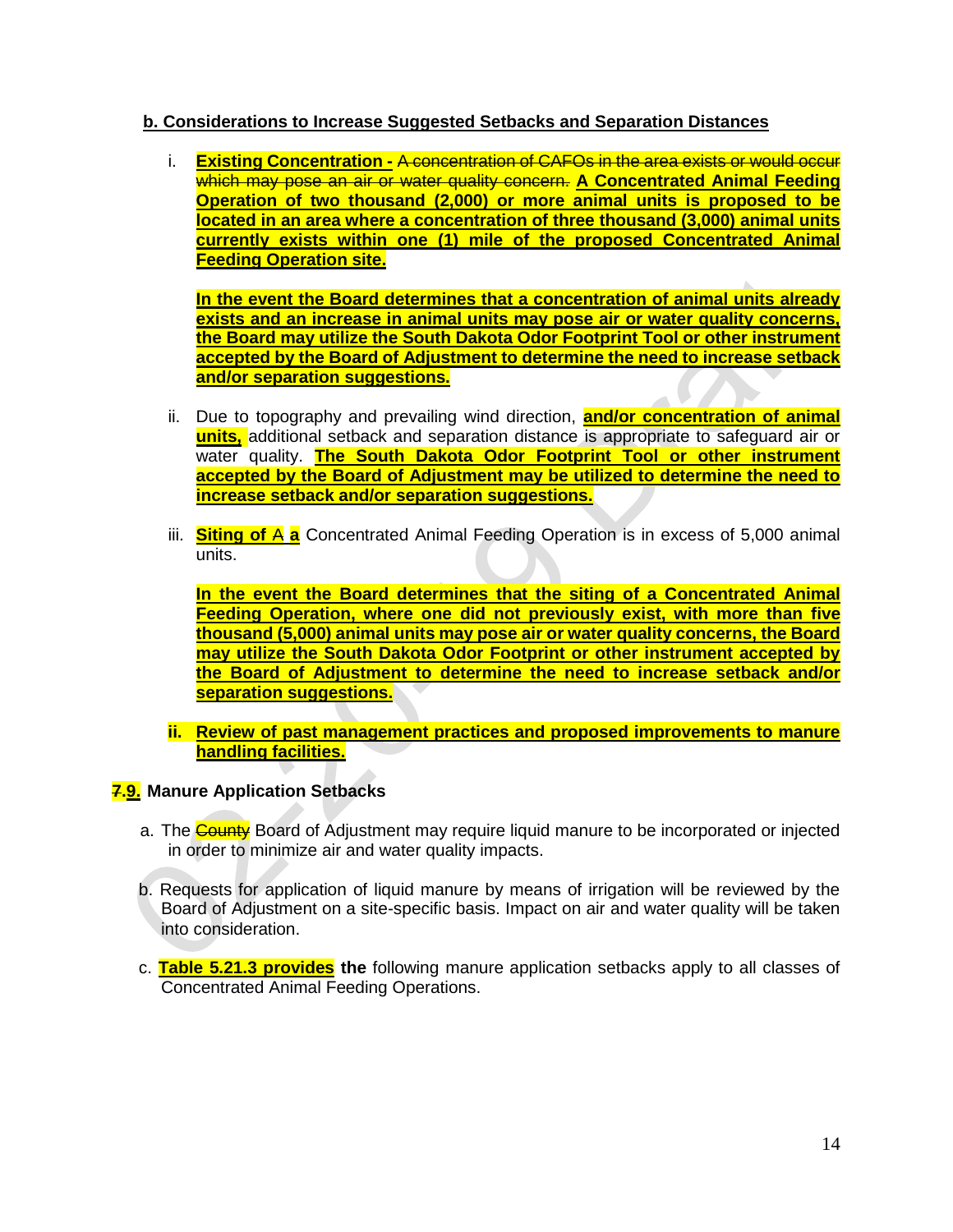| <u>Table 5.21.3</u>                       |  |  |  |  |  |
|-------------------------------------------|--|--|--|--|--|
| <b>COUNTY MANURE APPLICATION SETBACKS</b> |  |  |  |  |  |

|                                                                                                                               |                                                                                    | <b>INCORPORATED</b>                                                     |  |  |
|-------------------------------------------------------------------------------------------------------------------------------|------------------------------------------------------------------------------------|-------------------------------------------------------------------------|--|--|
| <b>CATEGORY</b>                                                                                                               | <b>SURFACE APPLIED</b>                                                             | OR INJECTED                                                             |  |  |
| <b>Lakes, Rivers and Streams Classified as</b><br>Fisheries                                                                   | 300 feet $*$                                                                       | 100 feet <sup>*</sup> (lake)<br>50 feet (river &<br>stream <sup>:</sup> |  |  |
| <b>Streams and Lakes Classified as Drinking</b><br><b>Water Supplies</b>                                                      | 1,000 feet                                                                         | 300 feet                                                                |  |  |
| <b>Public Roads</b>                                                                                                           | 25 feet (surface) from right-of-way<br>300 feet (irrigation) from right-of-<br>way | 10 feet from right-of-<br>way                                           |  |  |
| Area of 10 or More Residences                                                                                                 | 300 feet (surface)<br>1,000 feet (irrigation)                                      | 300 feet                                                                |  |  |
| <b>Public Wells</b>                                                                                                           | 1,000 feet                                                                         | 1,000 feet                                                              |  |  |
| <b>Established Private Water Well</b>                                                                                         | 250 feet                                                                           | 250 feet                                                                |  |  |
| A Residence Other Than the Operator                                                                                           | 300 feet (surface)<br>1,000 feet (irrigation)                                      | 300 feet                                                                |  |  |
| Natural or Manmade <b>Surface</b> Drainage                                                                                    | 200 feet $*$                                                                       | 50 feet                                                                 |  |  |
| <u><sup>*</sup>Or as prescribed within the South Dakota General Permit for Manure Application on Saturated, Snow Covered,</u> |                                                                                    |                                                                         |  |  |
| or Frozen Soil                                                                                                                |                                                                                    |                                                                         |  |  |

#### **8.10. Standards for Conditional Uses**

- a. The County Board of Adjustment may request information relating to a Concentrated Animal Feeding Operation not contained in these regulations.
- b. The **County** Board of Adjustment may impose, in addition to the standards and requirements set forth in these regulations, additional conditions which the Board of Adjustment considers necessary to protect the public health, safety and welfare.
- c. Conditional Uses shall be in effect only as long as sufficient land specified for spreading purposes is available for such purposes and other provisions of the permit are being adhered to.
- d. When considering an application, the **County** Board of Adjustment will take into consideration current and past violations **documented by the Environmental Protection Agency, the South Dakota Department of Environment and Natural Resources, or similar applicable agency in other states,** relating to Concentrated Animal Feeding Operations that the applicant has **or had** an interest in.
- e. **Conditional Use** permit applicants will be required to file a letter of assurances as required by the Board of Adjustment. The letter of assurances will be prepared by the zoning officer **and/or Board of Adjustment** and signed by both the applicant and the **zoning officer Board of Adjustment's designee.** The permit for the concentrated animal feeding operation is based upon compliance with the regulations herein, and letter of assurances. Any violation of the regulations or non-compliance with the letter of assurances shall be cause for revoking a permit. **If a violation of these regulations or non-compliance with the letter of assurance occurs, permit applicants will be notified** by registered mail and a hearing before the board of adjustment will be held concerning status of the permit. The Board of Adjustment shall either revoke the permit or set a time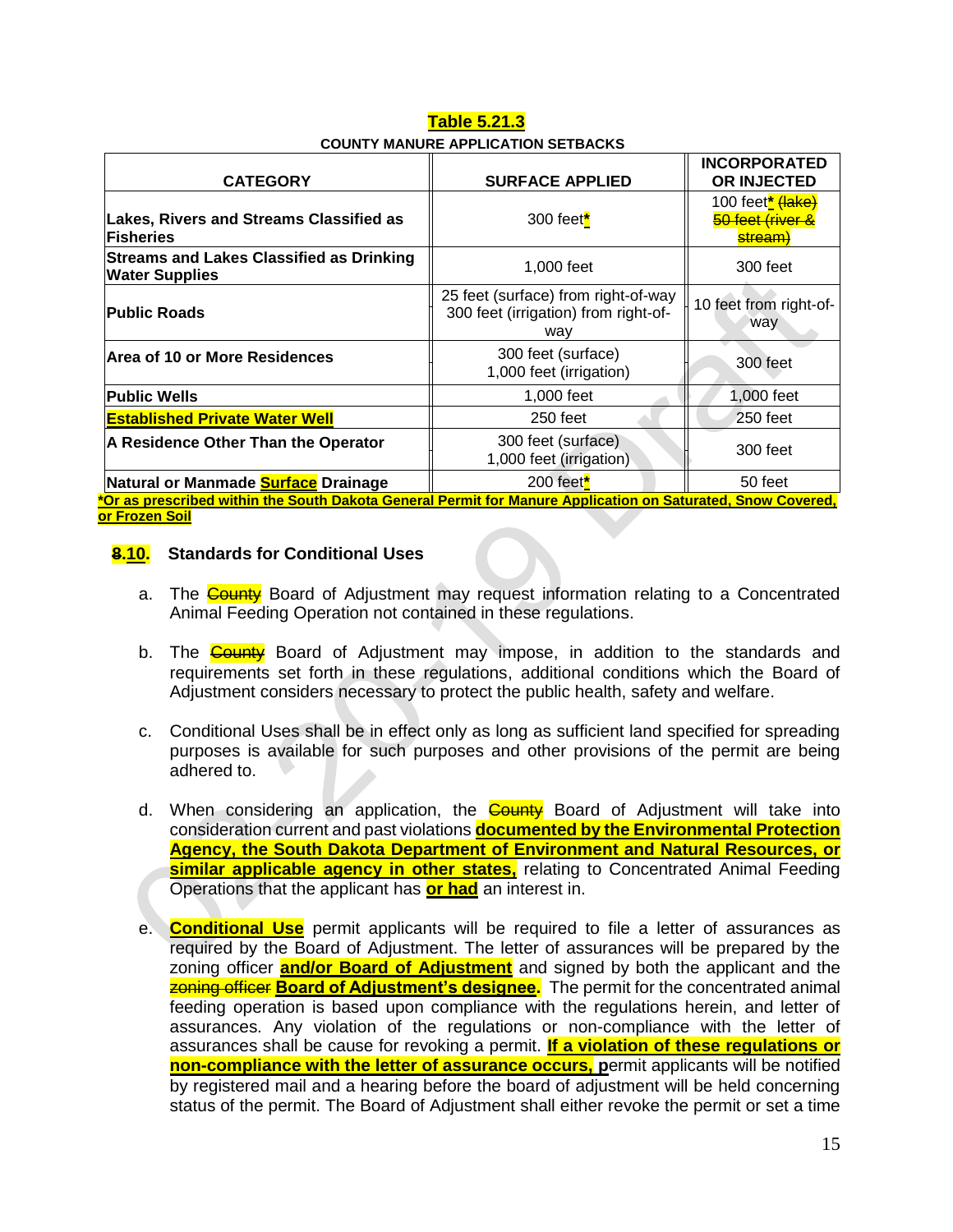line for compliance. If compliance is not met, the permit shall be revoked, and the permit holder ordered to cease operations.

#### **9.11. Information Required for Class 1 and 2 Concentrated Animal Feeding Operation Permit Suggested Minimum Application Information.**

- a. Owner(s**)/Applicant(s)** name, address and telephone number.
- b. Legal descriptions of site and site plan.
- c. Number and type of animals.
- d. **Preliminary** Nutrient management plan**, if required**.
- e. **Preliminary** Manure management and operation plan**, if required**.
- f. **Preliminary** Management plan for fly and odor control.
- g. Information on ability to meet suggested setbacks and separation distance**s** including site plan to scale.
- h. **As a condition of approval of any Concentrated Animal Feeding Operation over 1,000 animal units or as determined by the Board of Adjustment, the documentation of an approved** General Permit from **the** South Dakota Department of Environment & Natural Resources for animal species **is required. The issuance of a State General Permit satisfies the county's requirements for an approved nutrient management plan and manure management plan.**
- i. Review of plans and specifications and nutrient management plan by the South Dakota **Department of Environment & Natural Resources.**
- j. Information on soils, shallow aquifers, designated wellhead protection areas, and 100 year floodplain designation.
- k. **Notification Documentation of notice to of** whoever maintains the access road (township, county and state). Notification of **and** public water supply officials.
- l. Any other information as contained in the application and requested by the County Zoning Officer.

**10. Information Required for Class 3 and 4 Concentrated Animal Feeding Operation Permit.**

- Owner's name, address and telephone number.
- b. Legal descriptions of site and site plan.
- c. Number and type of animals.
- d. Nutrient management plan.
- e. Manure management and operation plan.